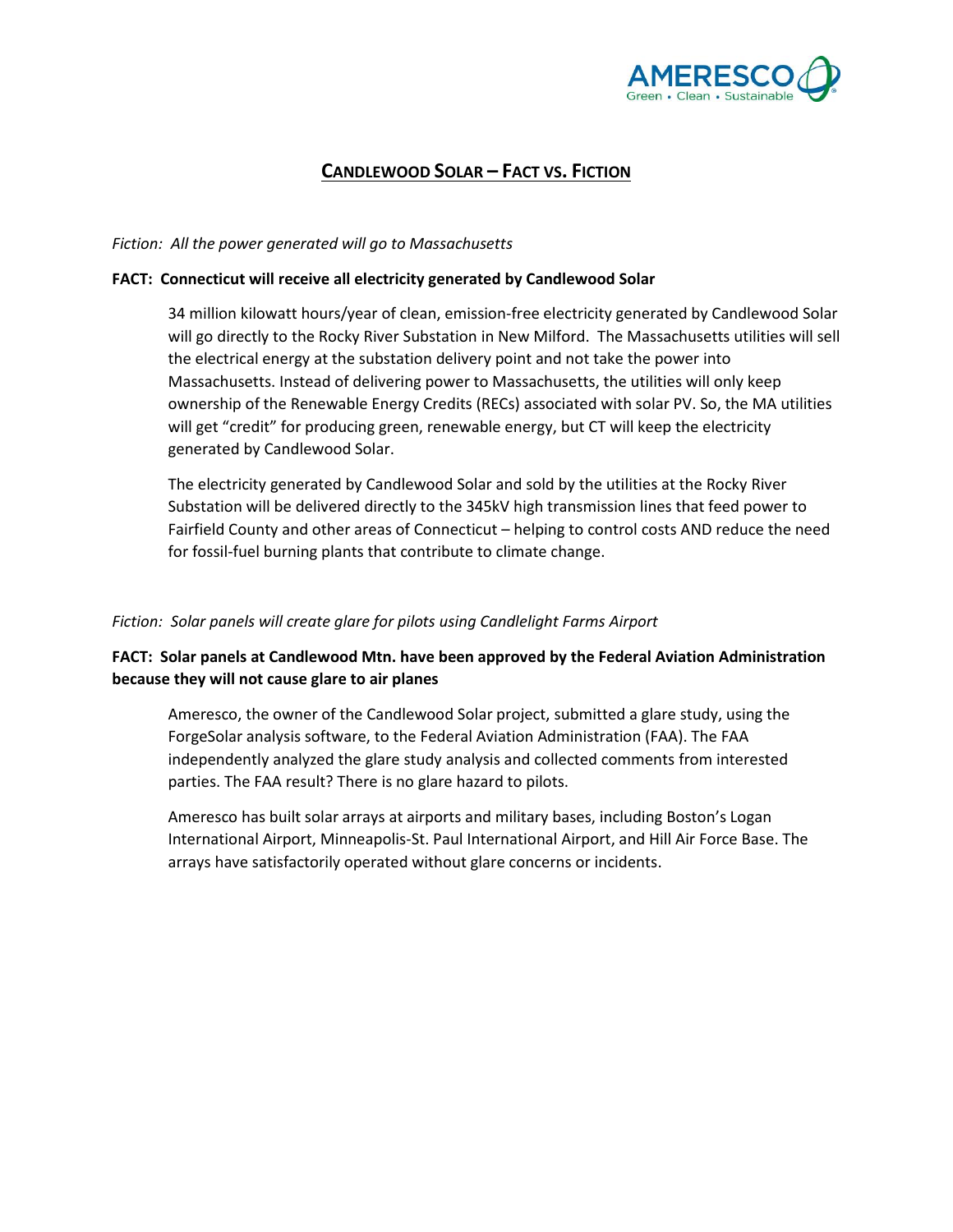

### *Fiction: Candlewood Solar should pay three times the amount of taxes that were agreed to*

### **FACT: The Town of New Milford will receive almost 700% more tax revenue from Candlewood Solar than it would receive under current and forecasted taxes**

Candlewood Solar will pay the Town \$2.75 million in property taxes over the 20-year life of the project, in increasing amounts each year.

If the 163-acre property were to remain in its current state, over the same 20-year period, the Town would collect less than \$400,000, and, for just the 80 acres that Ameresco will be using for the solar array, the town would collect less than \$200,000 over the same 20-year period.

The \$2.75 million tax payment will be significant additional revenue for the town, with no impacts or costs to town schools, road maintenance, or the town's fire or police services. It is pure revenue with no additional costs to New Milford.

### *Fiction: There's no agreement to hire locally for construction*

## **FACT: Over 100 construction jobs are needed to build Candlewood Solar, and local workers will be hired by Ameresco's sub-contractors**

As part of its tax agreement with the Town of New Milford, Ameresco agreed to give preference to local contractors, subcontractors, and workers to install, construct and maintain the facility.

Ameresco also agreed to give the Town a written report prior to construction on the percentage of work for local sub-contractors and workers. The report will be updated when the project is fully operational to show the actual usage of local subcontractors and workers

*Fiction: There's no decommissioning plan for 20 years from now when the solar array reaches the end of its life. Remember Century Brass?*

**FACT: In 20 years, the owners of Candlewood Solar will remove the solar array and all associated equipment as required under its Tax Agreement with the Town. A modern-day solar array cannot be compared to an abandoned manufacturing plant built in the 1950s**

Ameresco's Tax Agreement with the Town of New Milford requires Ameresco to submit a decommissioning plan for the complete removal of the solar PV system, with such removal occurring within 180 days following the end of solar PV operations. In addition, the Tax Agreement requires Ameresco to post a surety performance bond, naming the Town as an oblige, to cover the cost of decommissioning.

To be clear, Ameresco will pay the costs of decommissioning and removal –New Milford's taxpayers will pay nothing.